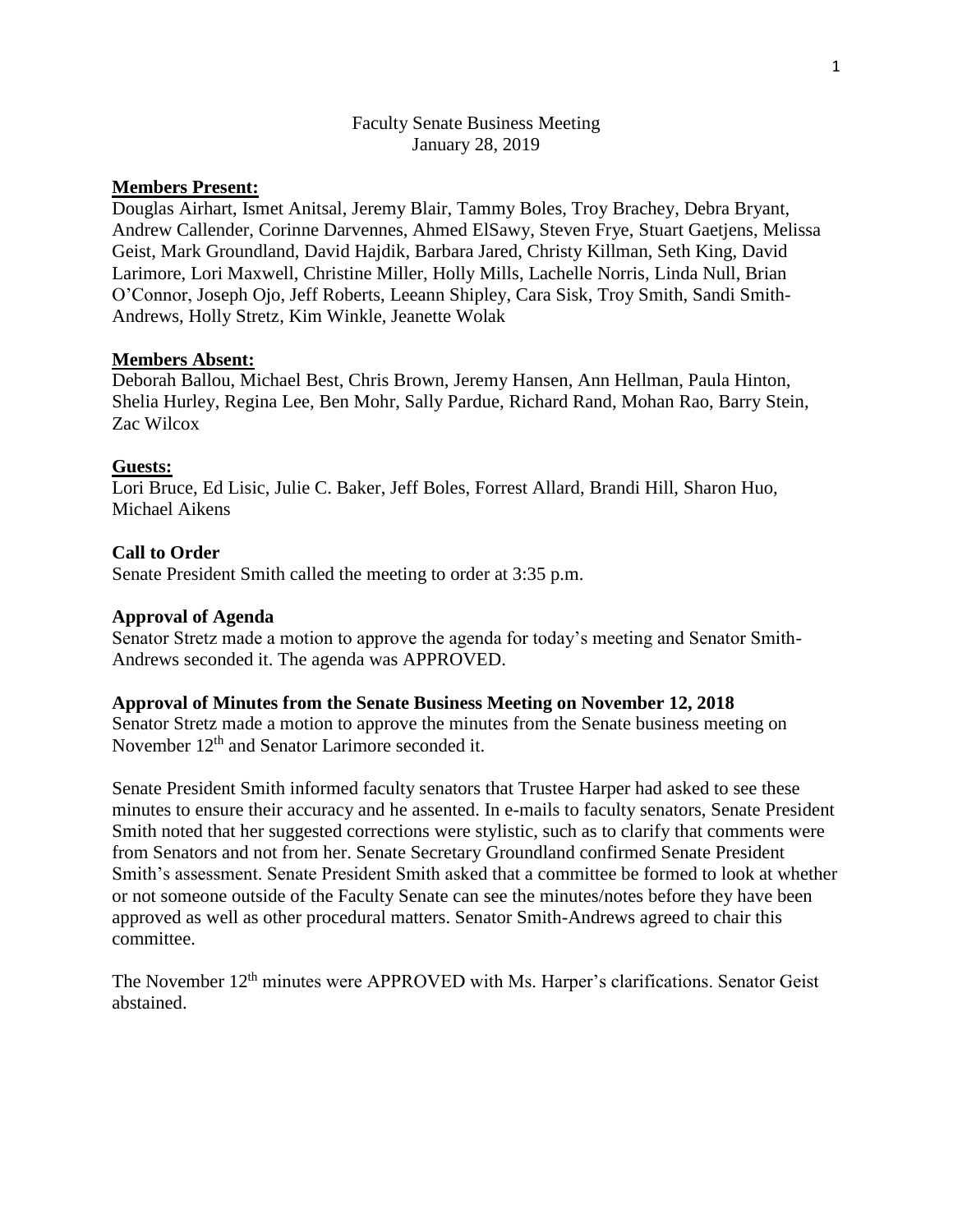**Approval of Notes from the Senate Meeting with the President on November 26, 2018** Senator Stretz made a motion to approve the minutes from the Senate meeting with President Oldham on November 26<sup>th</sup> and Senator Larimore seconded it. These minutes were APPROVED. Senator Geist abstained.

# **OLD BUSINESS**

A. E-mail holds.

Senate President Smith announced that those who have had access to any information regarding the research misconduct matter would continue to have their e-mail held until there is no further possibility of litigation, 6 years.

B. Faculty Trustee Nomination update

Senate President Smith informed the faculty senate that the process to elect the next faculty trustee is underway. By the next senate business meeting, the nomination committee will have narrowed down the candidate list to three. These finalists will have the opportunity to address the faculty senate and present their reasons for wanting to become the next Faculty Trustee. Presently, though, there are no applicants for this important position. The deadline is February 15<sup>th</sup>. Senate President Smith asked if it would be appropriate for him to be a candidate as past president of the Faculty Senate. There were no objections.

C. ATHENA

Senate President Smith reported on the continuing initiative for different organizations to cooperate on a variety of issues relating to higher education. A consortium has been formed called the Association of Tennessee Higher Education Networking Advocates (ATHENA). The following groups are represented in ATHENA: AAUP, UCW, TEA, and TUFS. The first meeting was held at the TEA office two weeks ago. Two-year schools are also participating in ATHENA.

D. Emeriti Faculty Report

Senator Roberts distributed a draft proposal to make changes to Policy 219—Emeriti Faculty. See attached. In this manner, Tennessee Tech will acknowledge the value of emeriti faculty and help them in their endeavors. Continued e-mail access (item K, slight wording change) and office space (item L) are two proposed, worthwhile additions to Policy 219. Senator Stretz moved to recommend the draft proposal as a recommended policy change and Senator Smith-Andrews seconded it. A Senator asked about possible liability issues with granting access to labs or office space. Another Senator suggested a waiver form. Some discussion ensued on possible parking options for emeriti faculty for a semester. Dr. Roberts will accept wording suggestions by e-mail. The motion PASSED.

#### **NEW BUSINESS**

- A. Calendar Update and Scheduling Committees
	- 1. Provost Bruce began by giving important background information on the university calendar. Previously, Tennessee Tech was required to follow TBR's guidelines. 2020-2021 marks the first year in which Tennessee Tech will have flexibility to make effective changes. Tennessee Tech Policy 267 governs calendar matters, yet it is very general. This policy states that the President, in consultation with the Provost and the VP for Enrollment Management, determines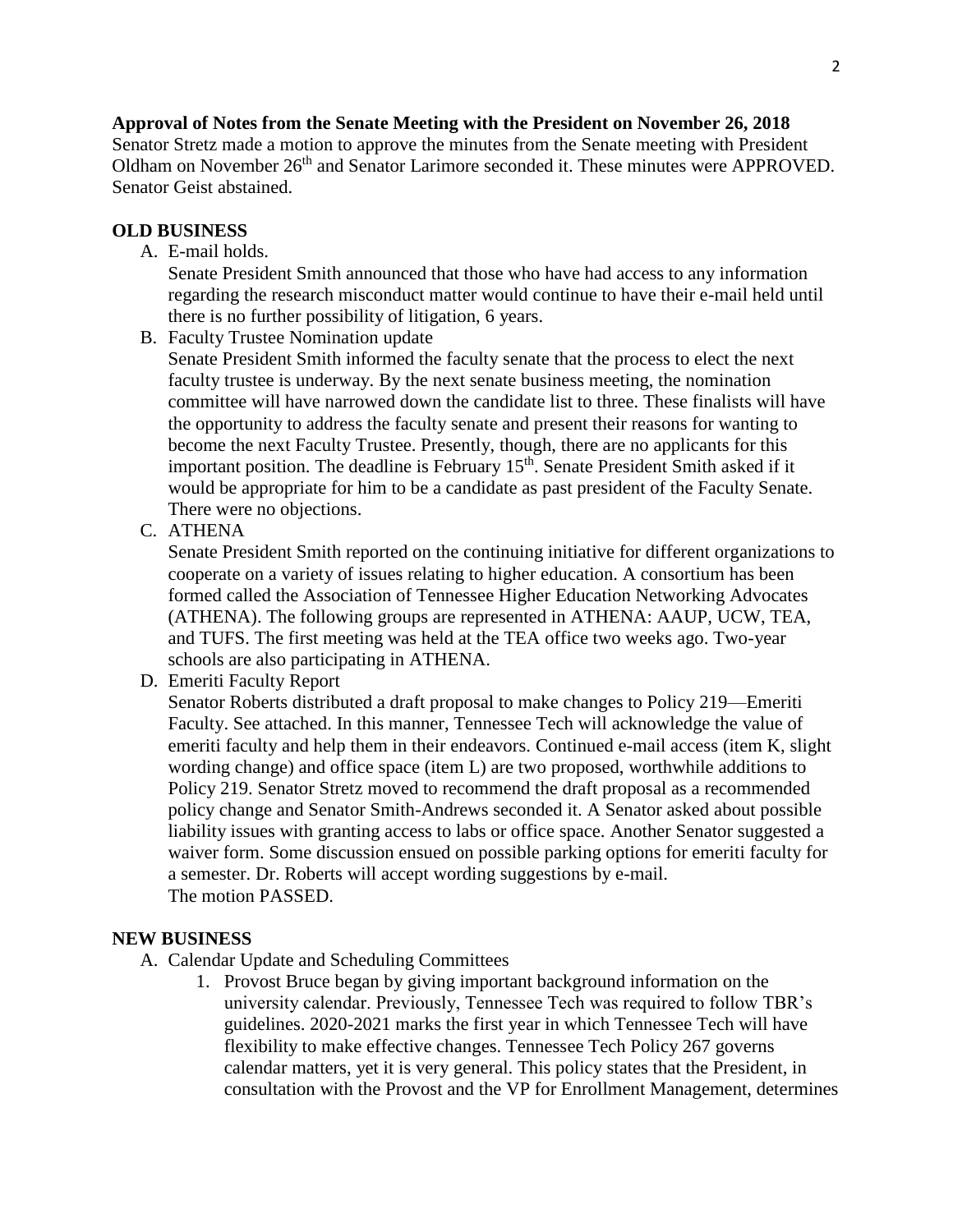the calendar. Provost Bruce received feedback about the calendar and course scheduling from faculty, staff, and students. She determined that it was important to review these matters and formed two ad hoc committees: the calendar committee and the course scheduling committee.

- 2. To see if the scheduling complaints were systemic, Provost Bruce asked ITS to give her all scheduling data for spring and fall semesters from last year. She found over 200 unique start and stop times for classes. She also looked over classroom usage data, especially those classes needing large rooms (80+ students). She concluded that a more standardized schedule would help to solve scheduling issues.
- 3. Provost Bruce charged the calendar committee to review the Tennessee Tech calendar and to look at options for 2020-2021 onward (start/stop dates, fall/spring breaks, alignment with Putnam County Schools break schedule, inclusion of more holidays, etc.). She noted a wide variety of representatives on this committee: Registrar, Provost's office, Admissions, Bursars office, Graduate School, HR, Athletics, Student Affairs, Academic Council, Administrative Council, New Student programs, Financial Aid, Veterans Affairs, and student representatives.
- 4. Associate Provost Sharon Huo and Brandi Hill, co-Chairs, reported on the work of the calendar committee. They are currently at the information-gathering stage to see about changing the 14-week semester to 15 weeks. Associate Provost Huo noted several areas on which this committee is focusing. First, it is important that Tennessee Tech and its associated programs begin on the same date. Currently, accelerated programs start a week earlier, which complicates payment schedules. A Senator asked what these accelerated programs were. One example given was the Safety graduate program. Furthermore, the confirmation payment deadlines of e-campus courses are earlier than Tennessee Tech's payment deadlines. Second, the committee is looking at matching Tennessee Tech holidays with those of the public school system. A 15-week schedule would make this easier to do. Third, Associate Provost Huo addressed the importance of adhering to the SACS-COC definition of a credit hour. She read the SACS-COC credit hour policy: "Not less than one hour of classroom or direct faculty instruction and a minimum of two hours out of class student work each week for approximately fifteen weeks for one semester…" Before 2004, Tennessee Tech followed a 15-week semester. TBR subsequently changed it to 14 weeks. The start/stop times also changed. According to the TBR guidelines, MWF classes shall meet for 55 minutes and TR classes shall meet for 85 minutes. Currently, Tennessee Tech courses on TR only meet for 80 minutes. Therefore, we need to increase our semester to 15 weeks in order to conform to SACS-COC policy. A Senator asked whether the final exam week counted in the 14 weeks. Associate Provost Huo replied that it does not. Some discussion ensued. Provost Bruce clarified that the 14- or 15-week issue represents a multifaceted problem, one that involves different offices on campus in addition to academic units (Financial Aid, Bursar, Housing, Athletics, etc.). She noted that the challenge is to find a way to meet accreditation requirements,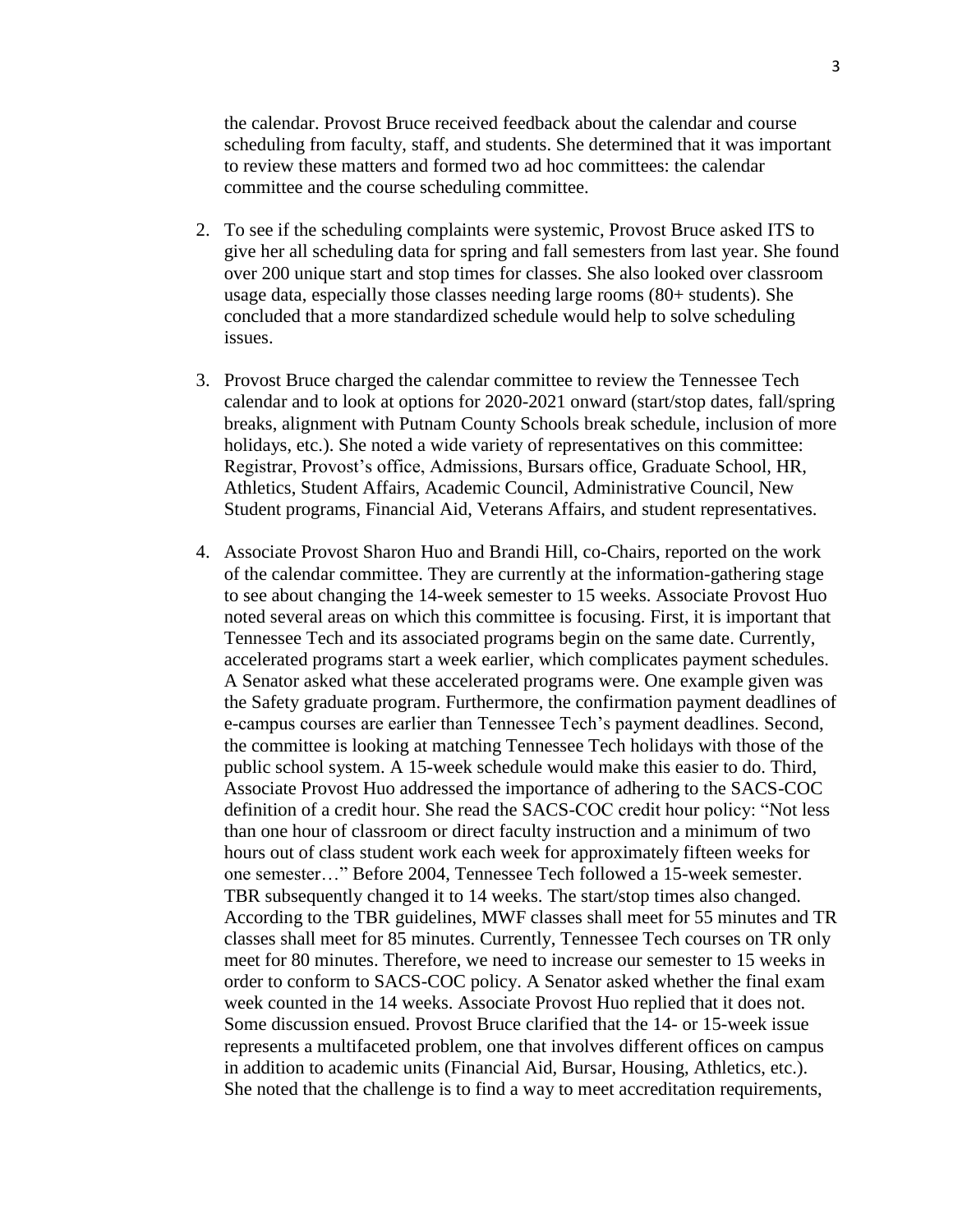to free up scheduling flexibility, for example. She wants to take the recommendations made by the committee in order to inform the President on the best course of action.

- 5. Senate President Smith underscored the wording in the SACS-COC policy of approximately 15 weeks, approximately giving us some wriggle room. He also noted the concern that an expansion to 15 weeks would mean two extra weeks a year of being in the classroom without extra compensation. Senator O'Connor explained that when he brought this up at a meeting, there was no sympathy. The sentiment expressed was that faculty are on a 9-month contract. Provost Bruce explained that as State employees on 9-month contracts, law dictates that faculty must work a minimum of 37.5 hours per week. Several Senators noted that many faculty members work much longer than this minimum requirement. Provost Bruce clarified that we do not want to perpetuate the myth that faculty are not working if they are not in the classroom. By arguing for not being paid for these additional two weeks may have unintended bad consequences.
- 6. A Senator expressed her satisfaction with the current calendar. She asked why there are so many strange times and noted that it should be the job of the Deans to enforce the standardized times already in place.
- 7. Provost Bruce charged the course scheduling committee to develop a standard schedule of classes. This committee does not concern itself with numbers of course sections, but rather it is working toward establishing a scheduling framework in which academic units can populate their courses. This committee consists of representatives from all of the Colleges, the Registrar, Provost's Office, CITL, Disability Services, ITS, Library, Facilities, and student representatives.
- 8. Julie C. Baker and Brandi Hill, co-Chairs, reported on the work of the scheduling committee. First, this committee looked at immediate scheduling concerns for fall 2019, as well as making recommendations for 2020-2021 and beyond. They discussed the large number of unique start/stop times and the need to make recommendations to the Registrar's Office in a timely manner. There seems to be no monitoring of course schedules; hence, the exacerbation of the large number and the overlapping of start/stop times. Start/stop times need standardization. This is a widespread problem, not specific to any academic program. This committee also reviewed data on room utilization and room capacities. This committee aims to make improvements to these areas to facilitate a more student-friendly scheduling process. Dr. Baker also stressed the importance of maintaining clearly defined SACS-COC compliant course times. The committee welcomes all feedback from faculty, staff, and students. Currently, this committee has recommended a scheduling framework for fall 2019, following the final exam schedule in use (and even added in a few more time slots). They are currently looking at next steps for 2020-2021 and beyond.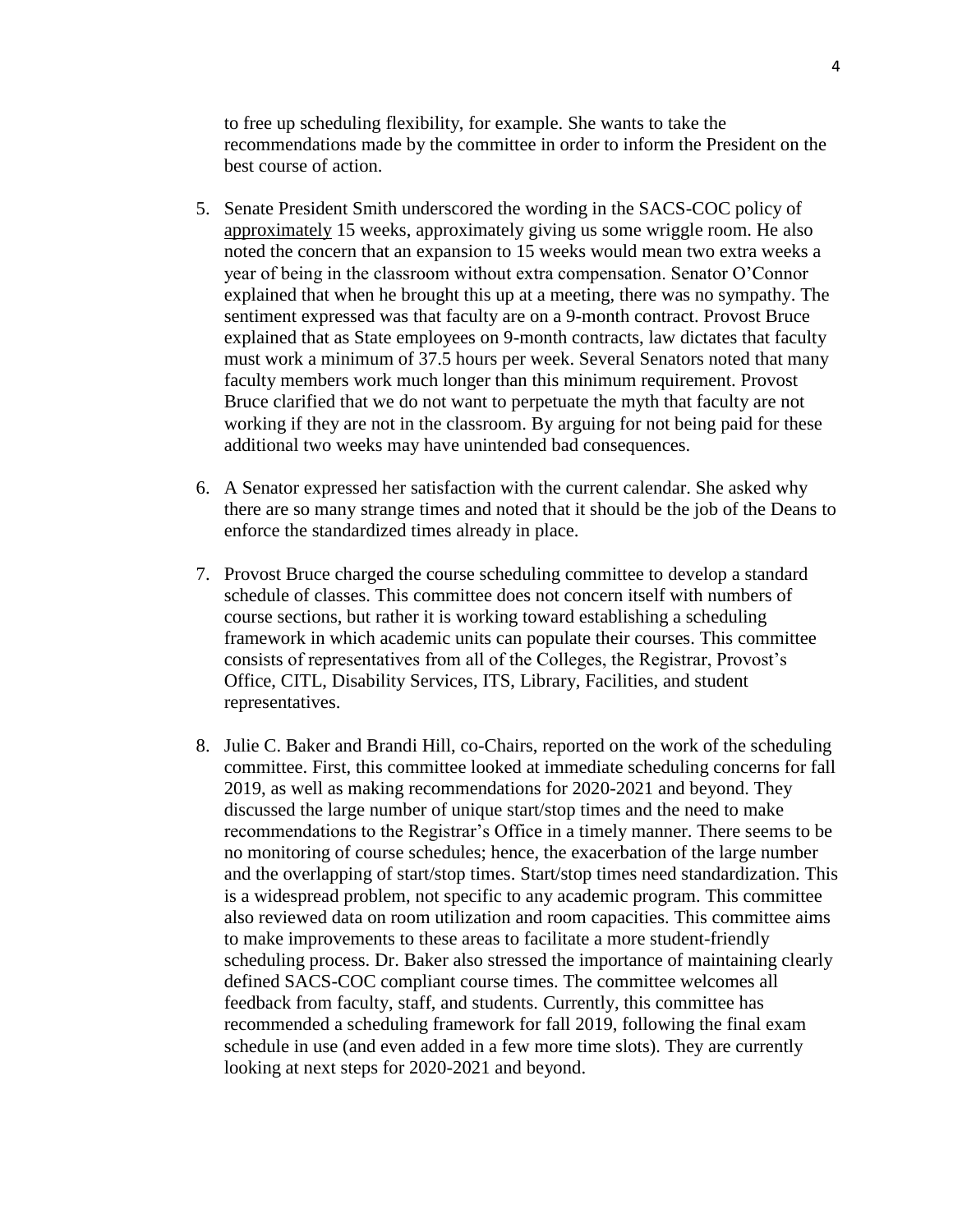- 9. Provost Bruce asked both committees to look for ways to optimize student learning and to facilitate scheduling for the academic programs. Essentially, look at everything through the lens of a student. What do they need? She also clarified the need to conform to SACS-COC requirements regarding the amount of time a course must meet.
- 10. A Senator noted her need for additional information regarding scheduling matters and pointed out that it would be more effective to ask for feedback sometime other than final exam week. She asked what other institutions are doing.
- 11. Provost Bruce indicated that all of the other Locally-Governed Institutions (LGIs) are also struggling with these matters. She noted the importance of aligning schedules and calendars with those institutions with whom we have joint programs.
- 12. A Senator asked what is the current capacity utilization rate based on a 14-week period. What is the magic number? How will this rate change if we move to a 15 week period? What goals will be achieved by increasing the number of weeks in a semester? He clarified that we have X number of rooms on campus. Some rooms are being utilized more than others are. Furthermore, to what extent will a room be considered as being utilized fully or not? Provost Bruce clarified that for her, room utilization encompasses a set number of rooms and a set number of hours in the day. If we look at all of our classrooms, the number of seats in them, and the number of hours in the day…we multiply that to get a utilization number. If we want a bigger utilization number, we can make more rooms, make more hours in the day (offer more evening courses, for example), or extend the number of days when the courses are offered. It is important to use the timeslots available more fully. The room utilization issue, according to Provost Bruce, is not a driving factor for changing the calendar dates. Changing calendar dates will enable for more flexible scheduling, more time slots, better alignment of breaks with the school system's breaks, and more. She also noted that no one has done anything wrong with scheduling, but rather over time, with no monitoring, scheduling has become an issue that needs improving.
- 13. Associate Provost Huo also clarified that the 15-week semester is an option. Other options are being explored, such as starting semesters on Thursdays.
- 14. A Senator noted that the biggest problem with the current schedule is the many different start/stop times. This problem can be solved by not allowing nonstandard stop/start times. We should simply adhere to the standard times as listed on the final exam schedule. The lengths of class times should also be standardized. He also suggested that class times begin on the hour or the half hour, which would then require 15 weeks of instructions. He also agreed that starting semesters a day earlier would allow for the insertion of previously recognized holidays into the calendar, such as Good Friday.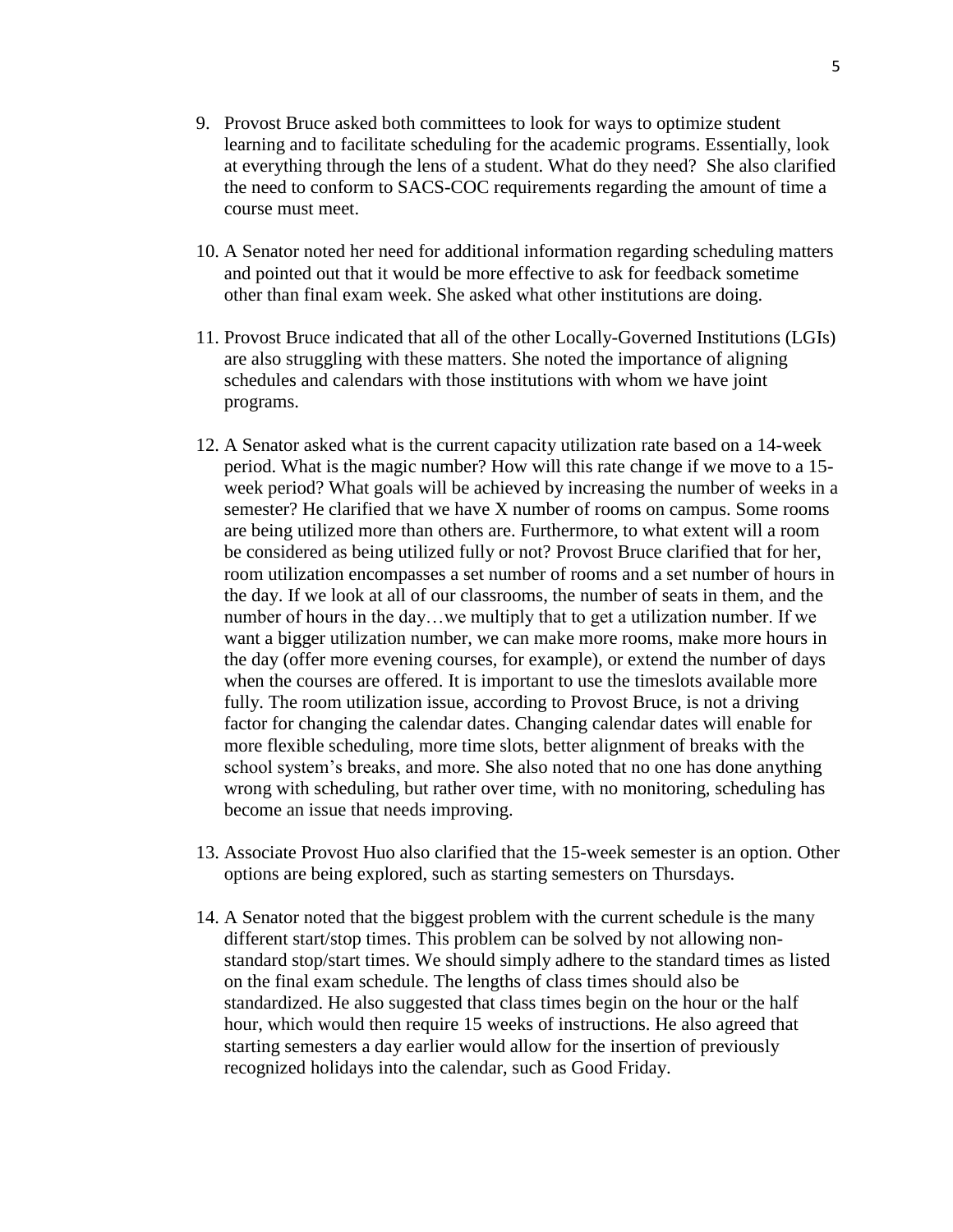- 15. Another Senator noted that the standardization of class times would benefit students if they could start on the hour or half hour. There is a tentative draft of the 2020-2021 schedule with these start times. Students are sometimes confused about when classes begin due to the different start times. Another Senator disagreed with this need, considering students should learn their start times and abide by them.
- 16. Senate President Smith asked Associate Provost Huo whether the proposed changes to the calendar would go through the Academic and Administrative Councils. Associate Provost Huo replied no, Policy 267 will go to the President, Provost and VP for Enrollment Management. After some discussion, she indicated that it is possible to change Policy 267 in the future so changes would also go to the councils. Associate Provost Huo encouraged feedback on calendar matters.

## B. Strategic Plan Update

Dr. Jeff Boles reported on the status of the work being done on Tennessee Tech's strategic plan. In 2017-2018, a committee was formed to formulate a strategic plan. This committee disbanded in May 2018 and new committees were formed to ensure the effective communication of the strategic plan to the faculty and how to best implement it. Dr. Boles distributed a handout that described the progress and composition of the working groups of each of the four goals of the strategic plan: 1.) Education for life, 2.) Innovation in all we do, 3.) Exceptional stewardship, and 4.) Engagement for impact. See attachment. All of these working groups will report on their progress to the Faculty Senate. By May 2019, all four groups will have presented their recommendations to the Tennessee Tech Tomorrow Steering Committee. A motion will be formulated to implement these recommendations over the summer. Town hall meetings will take place to present the strategic plan to the campus. This is a new process, one in which faculty and staff have the opportunity to serve on different committees / working groups to participate in the process of the formulation of the strategic plan.

Dr. Ed Lisic proceeded to present on the work being done on goal 1 (Education for life) and distributed a handout on this goal's priority actions (or goals) and potential tactics. See attachment. Dr. Ed Lisic and Dr. Julie Baker are the co-chairs for the Diversity Subcommittee. From the data collected and the feedback from meetings, this subcommittee has six (6) recommendations:

- 1. Establish a Chief Inclusion and Diversity Officer. A Senator asked whether this was Robert Owen's position. Dr. Lisic responded that he believes that Robert Owen is taking over Mark Burnett's position in Student Affairs. Mr. Owen's previous position in Multicultural Affairs is different from the proposed Chief Inclusion and Diversity Officer.
- 2. Reorganize offices and groups to constitute an Office of Inclusions and Diversity. Dr. Lisic clarified that this proposed reorganization is to improve channels of communication between offices and groups already associated with inclusion and diversity, such as the Disability Office, Diversity Equity Access Council, Commission on the Status of Blacks, Commission on the Status of Women,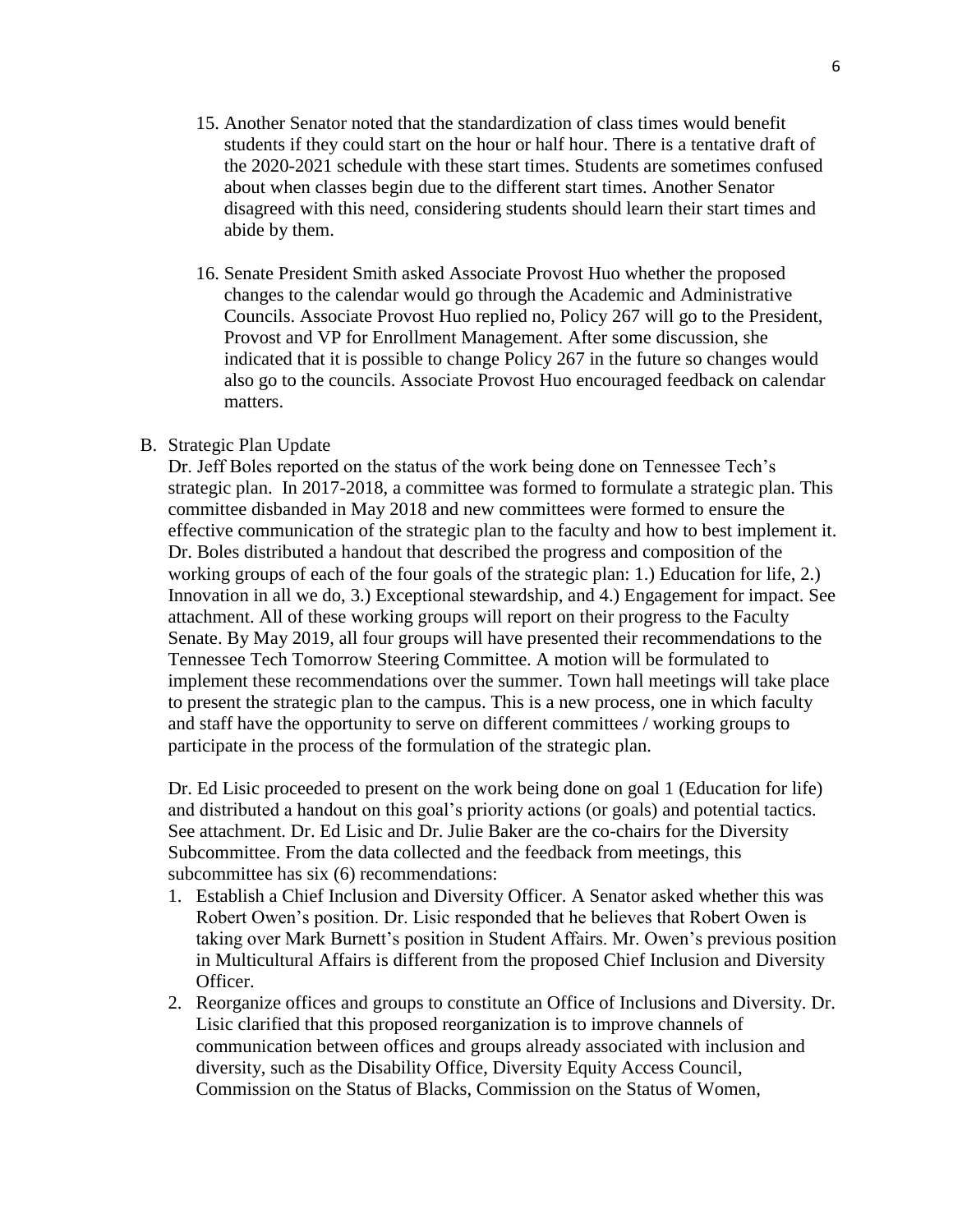International Education, Civil Rights—Affirmative Action, LGBTQ, Multicultural Center, and Women's Center. Senators noted an apparent omission of Hispanic representation in the groups listed. Dr. Lisic stressed that they want to be as inclusive as possible and welcome all feedback. Another Senator asked whether this proposal would mean the hiring of yet another administrative position. Dr. Lisic assured the faculty senate that they do not want to hire another Vice President, but rather to establish a staff position, probably someone already on campus.

- 3. Establish a new Admissions Counselor position with a focus on recruitment of diverse students.
- 4. Fund three graduate assistant positions to support recruitment in targeted areas.
- 5. Combine several campus groups to elevate and strengthen initiatives, align goals, and unify resources.
- 6. Develop / expand a strategic scholarship system for new students from diverse backgrounds. A Senator indicated that the Office of Research already has a diversity scholarship and asked what would be different about these newly proposed diversity scholarships. Working Group #1 has looked at all of the scholarships offered by Tennessee Tech and has noticed that there are few diversity scholarships. Another Senator asked about the extent to which the diversity of the student population resulted from Athletics. Senator Roberts stated that roughly half of the diversity stems from Athletics. Student diversity needs to grow in academic units, such as the licensure programs in the College of Education, according to Dr. Lisic. Another Senator pointed out the need to look at and grow diversity in new faculty hires. Dr. Lisic noted the component in working group #2 that deals with diversity in faculty. All suggestions are welcome. There is also a suggestion box in the Strategic Planning section of the Tennessee Tech homepage. Dr. Lisic asked for faculty volunteers to help in the faculty-driven process of determining Tennessee Tech's strategic plan. The chairs of the other working groups will present at future senate meetings.
- C. National Academy report on Sexual Harassment
	- Senator Stretz attended a webinar on the status of sexual harassment laws and training in Academia and reported on it to the faculty senate. She shared a PowerPoint presentation prepared by Kathryn Clancy (University of Illinois at Urbana-Champaign), Lilia Cortina (University of Michigan), and Vicki Magley (University of Connecticut). Senator Stretz outlined the webinar, including remarks on myth busting common misperceptions about sexual harassment, relevant facts (three forms of sexual harassment: sexual coercion, unwanted sexual attention, gender harassment; research refutes that physical harassment is worse for women's well-being than verbal or visual forms), and in what academic areas different types of sexual harassment take place. Senate President Smith asserted that if Tennessee Tech does not have some of the recommended avenues that we should have, than the faculty senate should become involved to bring them out.

[Due to time constraints, Senate President Smith sent out brief reports on the remaining items in New Business by e-mail. They are as follows.]

#### D. RIF procedures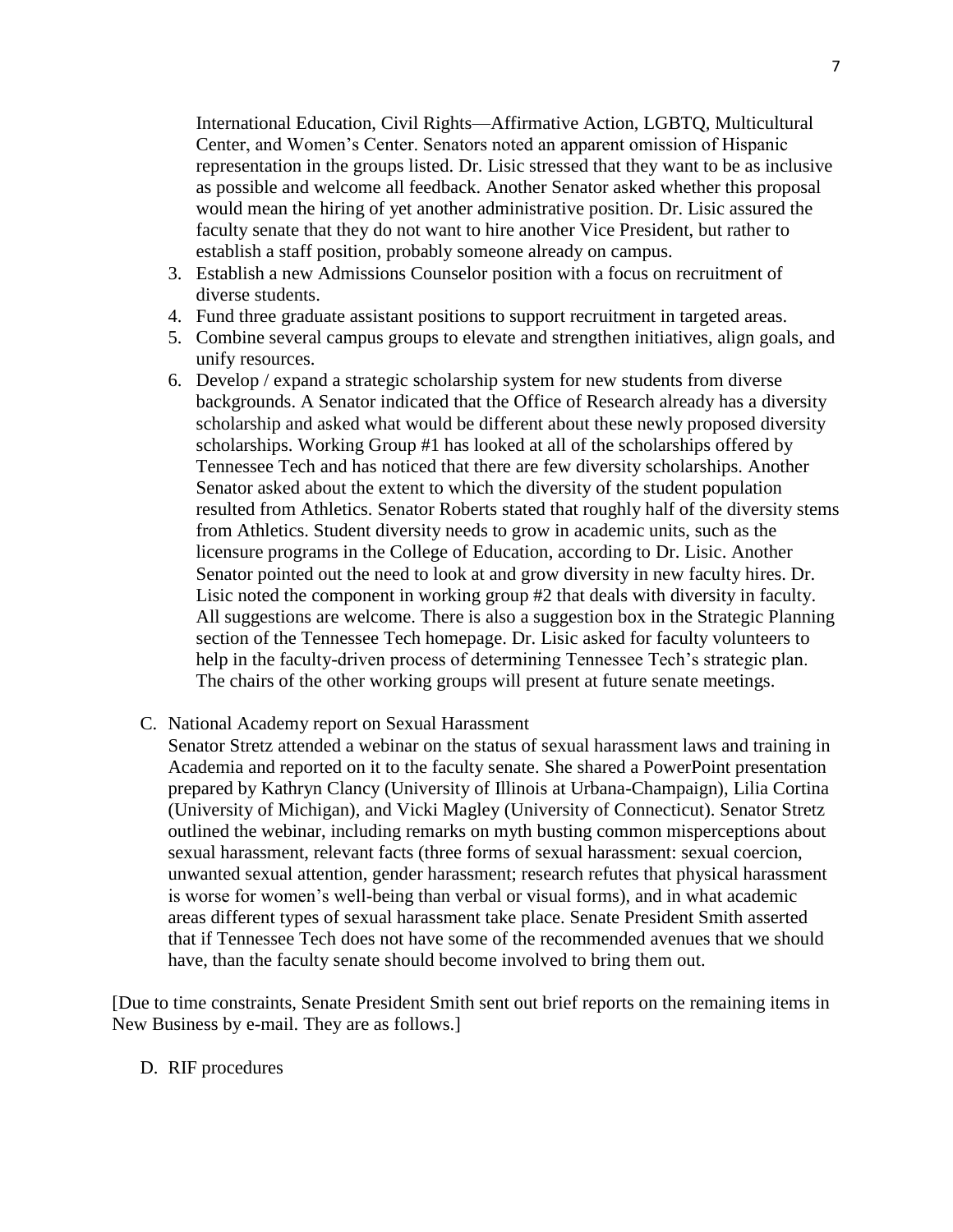This has been raised by several people. When the five people were let go in November, then again a week or two ago when three people were let go from university advancement, people who in some cases had been here for many years were told, when being informed they were being let go, to clear out their desks/offices by the end of the day and in some cases escorted off campus by security. I know of other staff who turned in their two weeks' notice this year and were told to clear out that day, not being given the courtesy of two weeks to prepare and leave with dignity.

This seems to be a new thing they are doing this year. Many of us would like to know why. I think this should definitely be something we take up with the President on Feb. 18.

E. Faculty survey

Last year's survey by AAUP –which was very professionally done –attracted the attention of the cabinet, particularly the provost, and the board, all of whom took it seriously and are now (finally) acknowledging a morale issue on this campus. The provost asked me why faculty senate had not taken the initiative to do such a survey. From my own perspective, having the imprimatur of senate would give it an extra layer of "respectability" for some people, and reinforce its importance. (I would like to point out that two of the three people who created and distributed the AAUP survey are senators this year). I have talked with Tech's AAUP chapter president, Dan Allcott. I would like to propose that the exact same survey be given again, co-sponsored this time by faculty senate. We can discuss this and potentially vote on it at the next business meeting. In part I would like to see if there has been any movement this year in either direction, but I would also like to see it done again this soon because keeping it fresh in the administration/board's mind, with the added support of senate, might lead to some substantive effort to address the issues by the board.

F. Oakley Farm

This matter was brought to Senator Airhart's attention by the concerned party, Pat Bagley from Agriculture, who asked if there was anything the senate could do. Essentially, Dr. Bagley was PI on a summer research project on behalf of a company called Y-Tex, to be conducted at Oakley Farm (which was being changed over to Oakley Farm LLC, under the aegis of the TTU Foundation). The Office of Research recommended he route the funding through the Foundation, but the Foundation –having received the funds charged to Y-TEX for the research –has refused to pay Dr. Bagley his summer pay out of those funds for the work he did.

## **Other such matters**

Senator Smith-Andrews asked for volunteers to serve on the Faculty Senate Procedures Committee.

The meeting adjourned at 5:59 p.m.

Respectfully submitted,